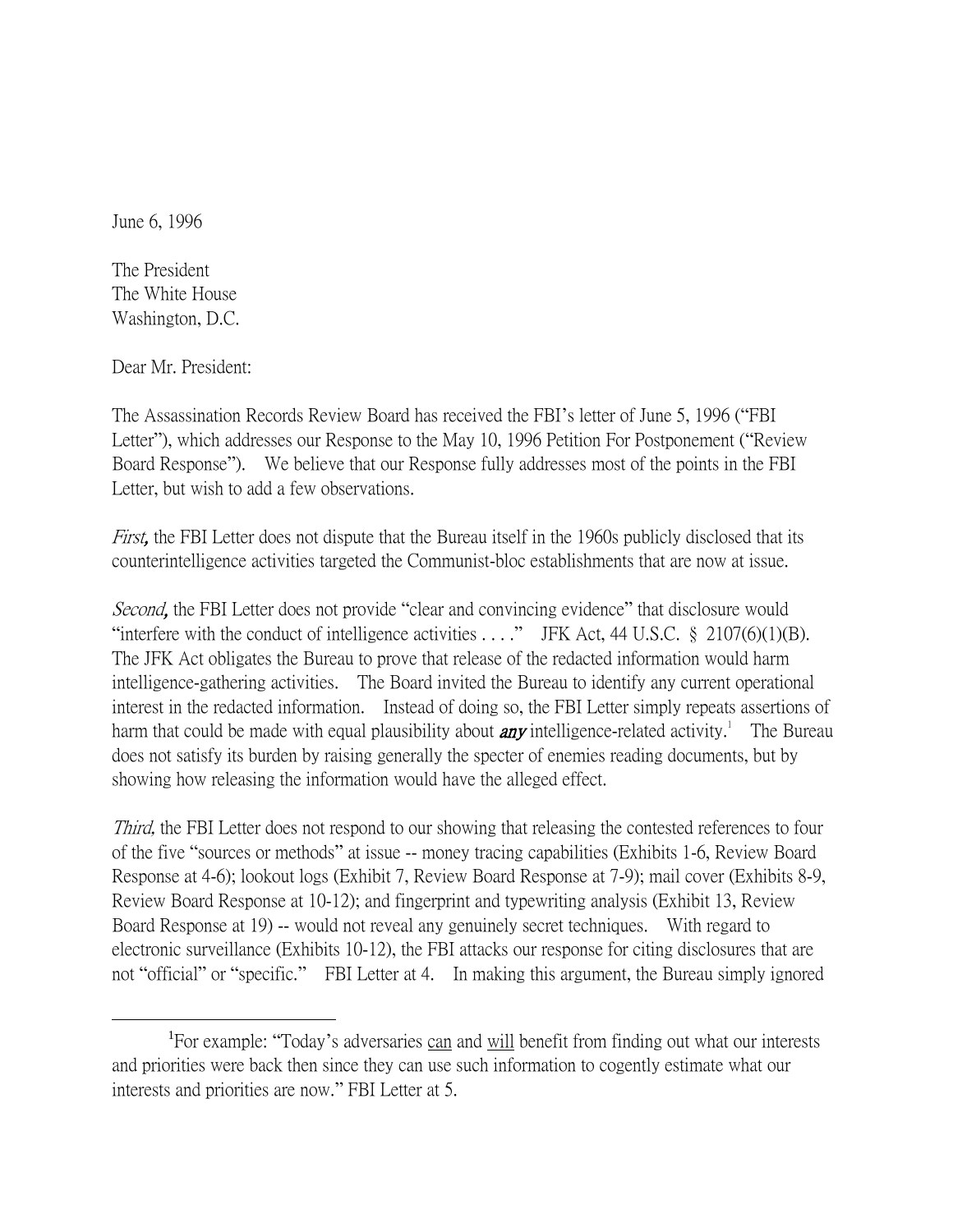The President June 6, 1996 Page 2

our citations to the Church Committee's disclosure of the number of wiretaps and the countries targeted by the taps. (See Review Board Response at 13. See also id. at 16, 17 n.33; Exhibit 17 (already-released FBI and CIA records of various intercepts)). The JFK Act does not require the Review Board to prove that the interception of a specific communication has already been officially disclosed. Rather, the the Bureau should prove a genuine harm that would come from disclosing a particular intercept (particularly where, as here, the the number of taps and the targets of those taps have been disclosed). The "general" disclosure of the FBI's extensive use of electronic surveillance against foreign establishments is relevant because it underscores the need for the FBI to show what harm would flow from disclosing the **particular** intercepts at issue. The FBI has not done so.

Fourth, the Review Board does not question the counterintelligence expertise of the FBI or the foreign relations expertise of the State Department, but it does question whether that expertise has been applied properly to the relevant question: whether the postponement criteria of the JFK Act are satisfied. The Act established the Review Board for the express purpose of independently evaluating agencies' arguments for continued secrecy under those criteria.<sup>2</sup> The Review Board carefully weighed the contentions of the FBI and the State Department and, for the reasons explained in our Response, found them insufficient to overcome the JFK Act's presumption of disclosure. Fifth, the State Department has not argued here that disclosure would harm bilateral relations with the nations directly concerned. The State Department's letter of May 15, 1996, advances several reasons to withhold the appealed information, but it does **not** assert that bilateral relations with those nations would be harmed.

We appreciate your attention to our arguments and trust that you will uphold the determinations of the Review Board.

Respectfully submitted,

David G. Marwell Executive Director

 $\overline{a}$ 

<sup>&</sup>lt;sup>2</sup>See JFK Act § 2(a)(3) ("legislation is necessary to create an enforceable, independent, and accountable process for the public disclosure" of assassination records); S. Rep. No. 328, 102d Cong., 2d Sess. 27 (1992) ("It is intended that the Review Board should make its own determinations and that its judgments will be shaped by its experience, knowledge, and expertise during the course of its work.").